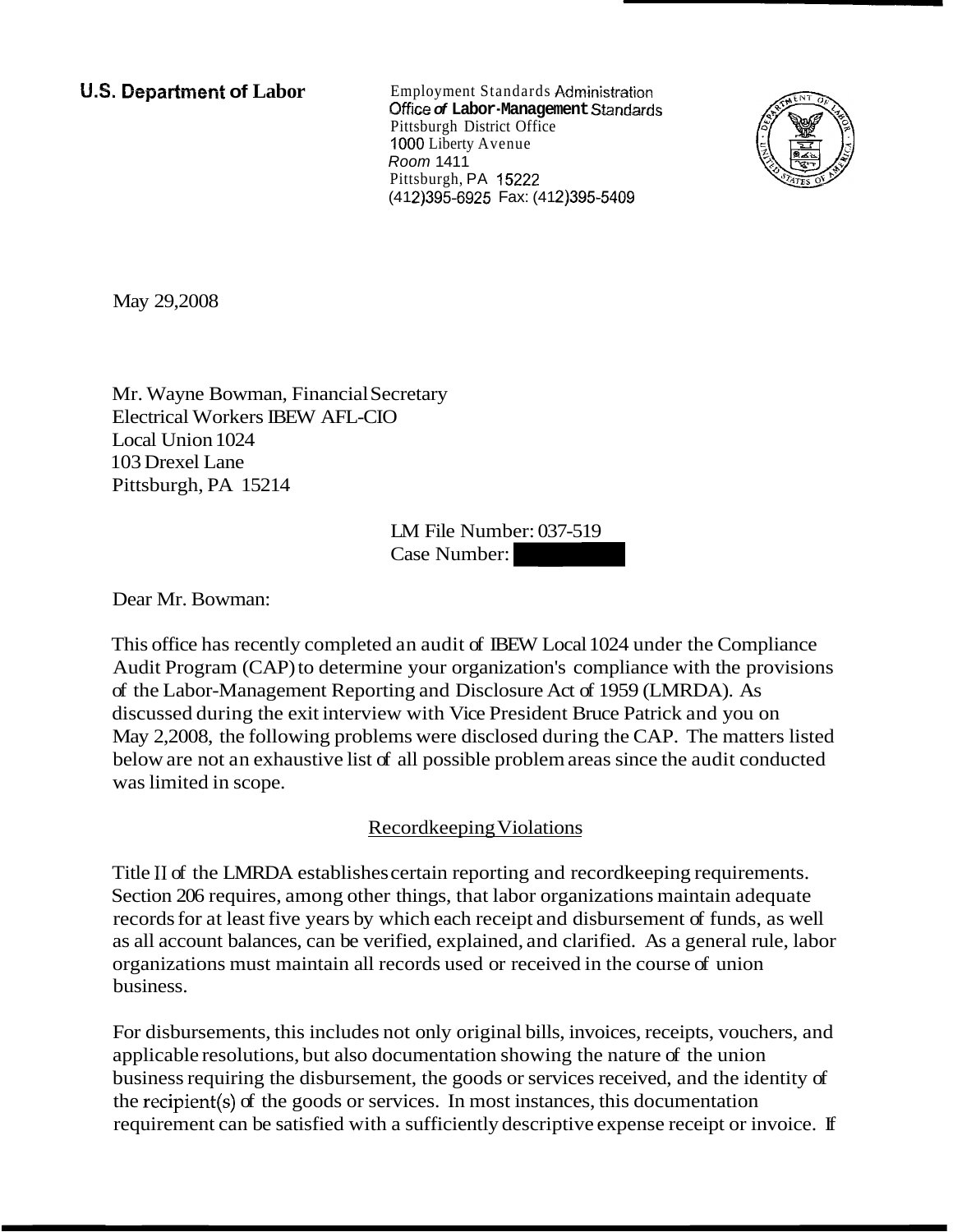Mr. Wayne Bowman May 27,2008 Page 2 of 4

an expense receipt is not sufficiently descriptive, a union officer or employee should write a note on it providing the additional information. For money it receives, the labor organization must keep at least one record showing the date, amount, purpose, and source of that money. The labor organization must also retain bank records for all accounts.

The audit of Local 1024's 2006 records revealed the following recordkeeping violations:

1. Reimbursed Auto Expenses

Vice President Patrick, who received reimbursement for business use of his personal vehicle, did not retain adequate documentation to support payments to him totaling at least \$175.00 during 2006. The union must maintain records which identify the dates of travel, locations traveled to and from, and number of miles driven. The record must also show the business purpose of **each** use of a personal vehicle for business travel by an officer or employee who was reimbursed for mileage expenses.

2. Lost Wages

Local 1024 did not retain adequate documentation for lost wage reimbursement payments to President Augustine totaling at least \$197.00 and Vice President Patrick totaling at least \$431.00. The union must maintain records in support of lost wage claims that identify each date lost wages were incurred, the number of hours lost on each date, the applicable rate of pay, and a description of the union business conducted. The OLMS audit found that Local 1024 did not maintain any documentation to support claims for lost wages.

During the exit interview, I provided a sample of an expense voucher Local 1024 may use to satisfy this requirement. The sample identifies the type of information and documentation that the local must maintain for lost wages and other officer expenses.

**3.** General Reimbursed Expenses

Local 1024 did not retain adequate documentation for reimbursed expenses incurred by Vice President Patrick totaling at least \$75.00. Phone expenses were reimbursed without proper verification for business related calls. In addition, Secretary Michael Ruggiero was reimbursed for flower expenses totaling at least \$58.00 without documentation.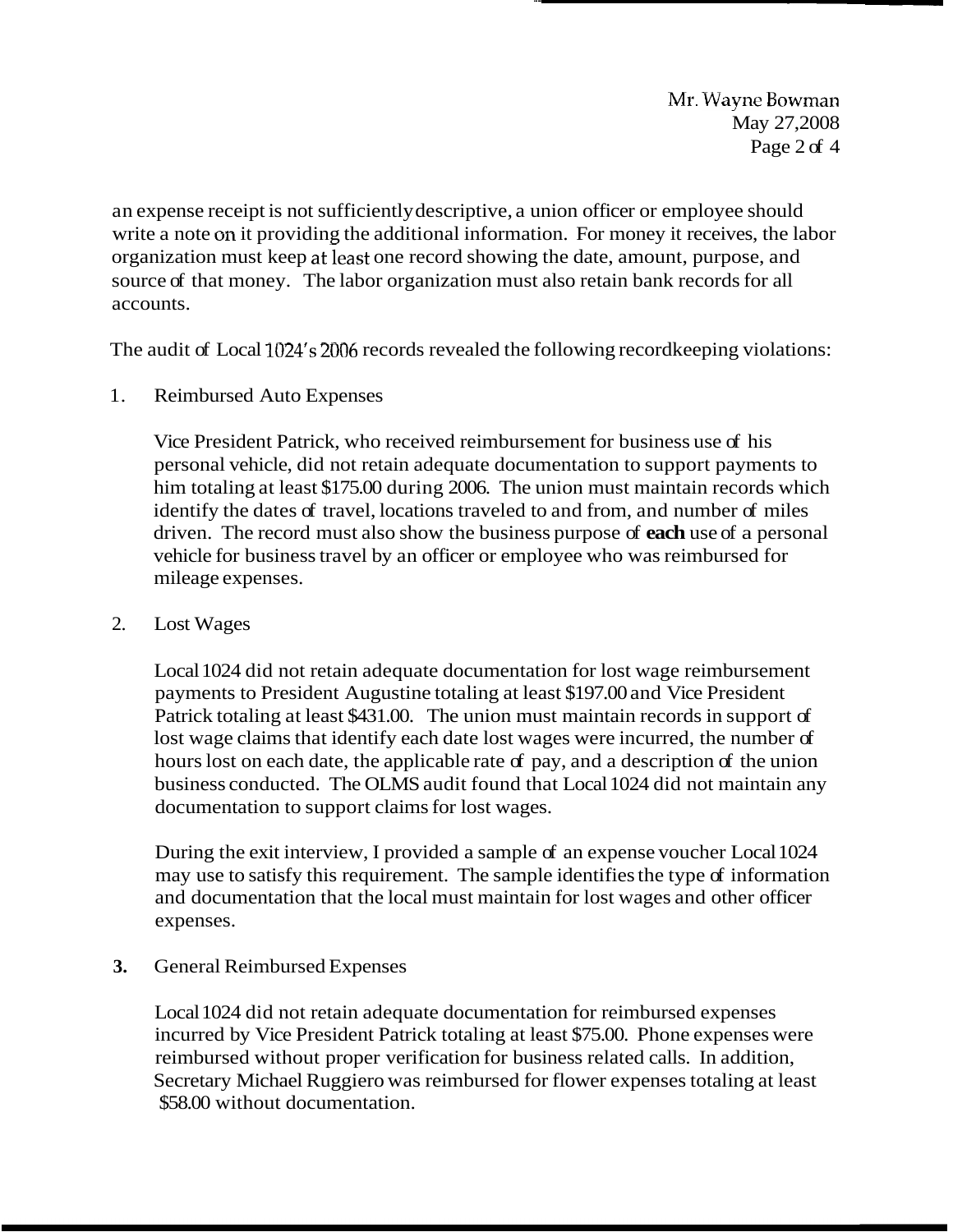Mr. Wayne Bowman May 27,2008 Page 3 of 4

As previously noted above, labor organizations must retain original receipts, bills, and vouchers for all disbursements. The president and treasurer (or corresponding principal officers) of your union, who are required to sign your union's LM report, are responsible for properly maintaining union records.

Based on your assurance that Local 1024 will retain adequate documentation in the future, OLMS will take no further enforcement action at this time regarding the above violations.

## Reporting; Violations

The audit disclosed a violation of LMRDA Section 201(b), which requires labor organizations to file annual financial reports accurately disclosing their financial condition and operations. The Labor Organization Annual Report Form LM-3 filed by Local 1024 for fiscal year ending 12/31/2006, was deficient in the following areas:

Cash Reconciliation

It appears that the cash figures reported in Item 25 are not the cash figures according to the union's books after reconciliation to the bank statements. The instructions for Item 25 state that the union should obtain account balances from its books as reconciled to the balances shown on bank statements.

I am not requiring that Local 1024 file an amended LM report for 2006 to correct the deficient items, but Local 1024 has agreed to properly report the deficient items on all future reports it files with OLMS.

## Other Violations

The audit disclosed the following other violation:

## Inadequate Bonding

The audit revealed a violation of LMRDA Section 502 (Bonding), which requires that union officers and employees be bonded for no less than  $10$  percent of the total funds those individuals or their predecessors handled during the preceding fiscal year. Local 1024's officers and employees are currently bonded for \$5,000, but they must be bonded for at least \$8,000. Local 1024 has provided proof of bonding coverage of \$10,000 to this office. As a result, OLMS will take no further enforcement action regarding this issue.